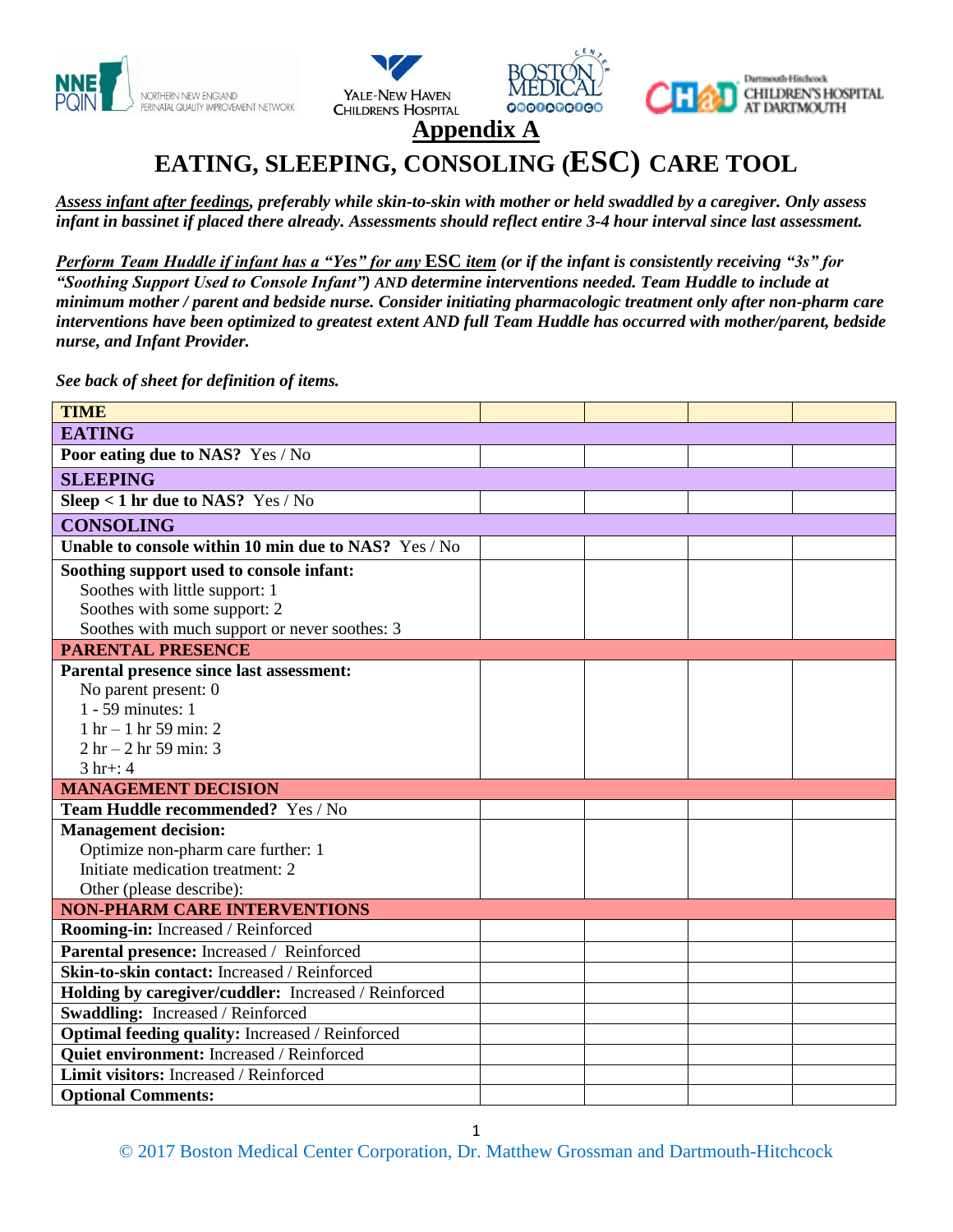







## **DEFINITIONS**

## **EATING**

- **Poor eating due to NAS:** Baby is unable to coordinate feeding within 10 minutes of showing hunger *AND/OR* is unable to sustain feeding for 10-15 minutes at breast or with 10-15 cc of finger- or bottle-feeding due to NAS symptoms (e.g., fussiness, tremors, uncoordinated or excessive suck).
- *Special Note:* **Do not** indicate "Yes" for poor eating if it is clearly due to non-NAS related factors (e.g., prematurity, transitional sleepiness or spittiness in the first 24 hours of life, or inability to latch due to ankyloglossia or other infant / maternal anatomical factors). If it is not clear if the poor eating is due to NAS, indicate "Yes" on the flowsheet and continue to monitor the infant closely.

#### **SLEEPING**

- Sleep < 1 hour due to NAS: Baby unable to sleep for more than a one hour stretch after feeding due to NAS symptoms (e.g., fussiness, restlessness, increased startle, tremors).
- *Special Note:* **Do not** indicate "Yes" if sleep < 1 hour is clearly due to non-NAS related factors (e.g., physiologic cluster feeding, interruptions in sleep for routine newborn testing, symptoms in first day likely due to nicotine or SSRI withdrawal). If it is not clear if sleep < 1 hour is due to NAS, indicate "Yes" on the flowsheet and continue to monitor the infant closely.

#### **CONSOLING**

- Unable to console within 10 minutes due to NAS: Baby unable to be consoled within 10 minutes by infant caregiver effectively providing recommended Consoling Support Interventions.
- *Special Note:* **Do not** indicate "Yes" if infant's inconsolability is due to infant hunger, difficulty feeding or other non-NAS source of discomfort (e.g., circumcision pain). If it is not clear if the inability to console within 10 minutes is due to NAS, please indicate "Yes" and continue to monitor the infant closely.

#### **Consoling Support Interventions (CSIs)**

- Caregiver begins softly and slowly talking to infant and uses his/her voice to calm infant.
- Caregiver looks for hand-to-mouth movements and facilitates by gently bringing infant's hand to mouth.
- Caregiver continues talking to infant and places caregiver's hand firmly but gently on infant's abdomen.
- Caregiver continues softly talking to infant bringing baby's arms and legs to the center of body.
- Picks up infant, holds skin-to-skin or swaddled in blanket, and gently rocks or sways infant.
- Offers a finger or pacifier for infant to suck, or a feeding if infant showing hunger cues.

## **SOOTHING SUPPORT USED TO CONSOLE INFANT**

- 1. **Soothes with little support:** Consistently self-soothes or is easily soothed with one of first 4 CSIs above.
- 2. **Soothes with some support:** Soothes fairly easily with skin-to-skin contact, being held clothed or swaddled, rocking or swaying, sucking on finger or pacifier, or feeding.
- 3. **Soothes with much support or never soothes:** Has difficulty responding to all caregiver efforts to help infant stop crying *OR* does not soothe within 10 minutes; never self-soothes.

## **PARENTAL PRESENCE**

Time since last assessment that biological parent or foster parent has spent in room with infant.